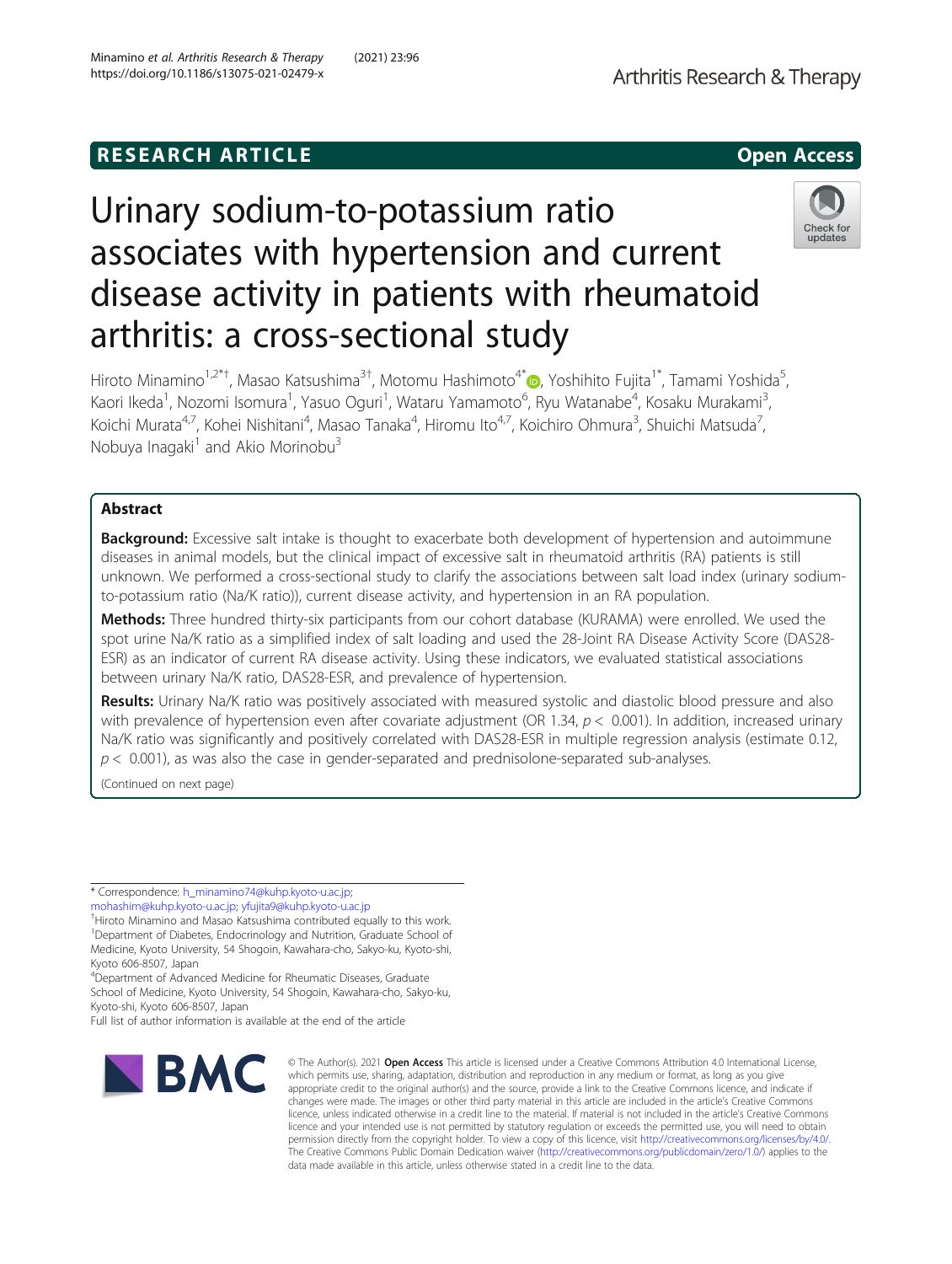#### (Continued from previous page)

**Conclusion:** Urinary Na/K ratio was independently associated with current disease activity as well as with prevalence of hypertension in RA patients. Thus, dietary modifications such as salt restriction and potassium supplementation should be investigated as a potential candidate for attenuating both disease activity and hypertension in RA patients.

Keywords: Urinary sodium-to-potassium ratio, Rheumatoid arthritis, Disease activity, Blood pressure, Hypertension

#### Background

Rheumatoid arthritis (RA) is a chronic autoimmune disease characterized by articular destruction and increased risk of comorbidity and mortality [[1\]](#page-7-0). Over the past decades, clinical outcomes of RA have been dramatically improved by new therapeutics such as biological diseasemodifying antirheumatic drugs (bDMARDs) and Janus kinase (JAK) inhibitors [\[2](#page-8-0), [3](#page-8-0)]. Despite such therapy, some patients continue to exhibit sustained high disease activity, which suggests involvement of unknown genetic or environmental factors.

A number of studies have reported that environmental factors participate in the pathogenesis of RA, including smoking, poor dental care, microbial imbalance, and poor dietary habits [[4,](#page-8-0) [5](#page-8-0)]. Recently, in experimental animal models, excessive salt intake has been implicated in the development of autoimmune diseases (i.e., RA, systemic lupus erythematosus, multiple sclerosis, and Crohn's disease) [[6](#page-8-0), [7\]](#page-8-0). In addition, excessive salt loading promotes pro-inflammatory responses in RA patients by affecting various types of immune cells [[5,](#page-8-0) [6\]](#page-8-0), and dietary salt presents a dose-dependent risk for the emergence of self-reported RA [\[8\]](#page-8-0). However, the clinical association between high salt intake and current disease activity of RA is still unclear.

Previous epidemiological studies have used various methods for estimating daily salt intake, which include Tanaka's formula and Kawasaki's formula [[9,](#page-8-0) [10](#page-8-0)]. Tanaka's formula is commonly used index but requires clinical information about body weight, height, and age as well as urinary Na and Cre concentrations. Recently, clinical evidence has emerged suggesting that the urinary sodium-to-potassium (Na/K) ratio is a simple and useful index of dietary salt loading [[11,](#page-8-0) [12](#page-8-0)]. The urinary Na/K ratio is just calculated by dividing the measured spot urinary Na and K concentrations and has a stronger correlation with blood pressure (BP) levels than Tanaka's formula in the general population. However, so far there have been only small-scale studies using the urinary Na/ K ratio for evaluation of clinical characteristics in an RA population [[13\]](#page-8-0).

In the present study, to determine whether the dietary salt loading is an important factor for current disease activity and hypertension in an RA population, we assessed statistical associations between the urinary Na/K ratio and RA disease activity as well as between the urinary Na/K ratio and hypertension in RA patients.

#### **Methods**

#### Study design and participants

We conducted a cross-sectional study of RA patients who participated in the Kyoto University Rheumatoid Arthritis Management Alliance cohort (KURAMA cohort study) [[14,](#page-8-0) [15\]](#page-8-0). The cohort was founded in May 2011 on the principle of appropriate control and improved prognosis for RA patients at the Center for Rheumatic Diseases in Kyoto University Hospital. A total of 441 RA outpatients who visited the hospital between May 1 and November 30, 2016, and who fulfilled the 2010 American College of Rheumatology (ACR)/European League against Rheumatism (EULAR) classification were included [[16](#page-8-0)]. Of the 441 participants, we excluded those with the following conditions: unsuccessful measurement of clinical parameters related to this study and lack of a complete dataset of body composition  $(n = 70)$ ; those with confounding conditions or treatments such as dialysis, hepatitis, sex-hormone replacement or suppression therapy, and psychiatric disorders ( $n = 35$ ) were also excluded. The remaining 336 participants were subjected to the analysis. All study procedures were in accordance with the Declaration Helsinki and were approved by the ethics committee of Kyoto University Graduate School and Faculty of Medicine (Approval number: R0357). In all cases, patient consent was obtained prior to sample and data collection.

#### Analysis of urine samples

Spot urine samples were collected and stored at − 80 °C. The concentrations of urinary sodium (Na), potassium (K), and Creatinine (Cre) were measured using Electrolyte Analyzer and enzymatic method, respectively (LSI Medience Co., Tokyo, Japan). The urinary Na/K ratio used was just calculated by dividing the measured spot urinary Na and K concentrations. Estimated daily salt intake was calculated using following Tanaka's formula, which includes urinary Na, Cre, body weight, height, and age [[10](#page-8-0)]: Daily salt intake (using Tanaka's formula):  $21.98 \times$ {Na (mEq/l)  $\times$  24-h Cre excretion/[Cre (mg/dl)  $\times$  $10$ ] $^{0.392}$  × 0.0585. 24-h Cre excretion was calculated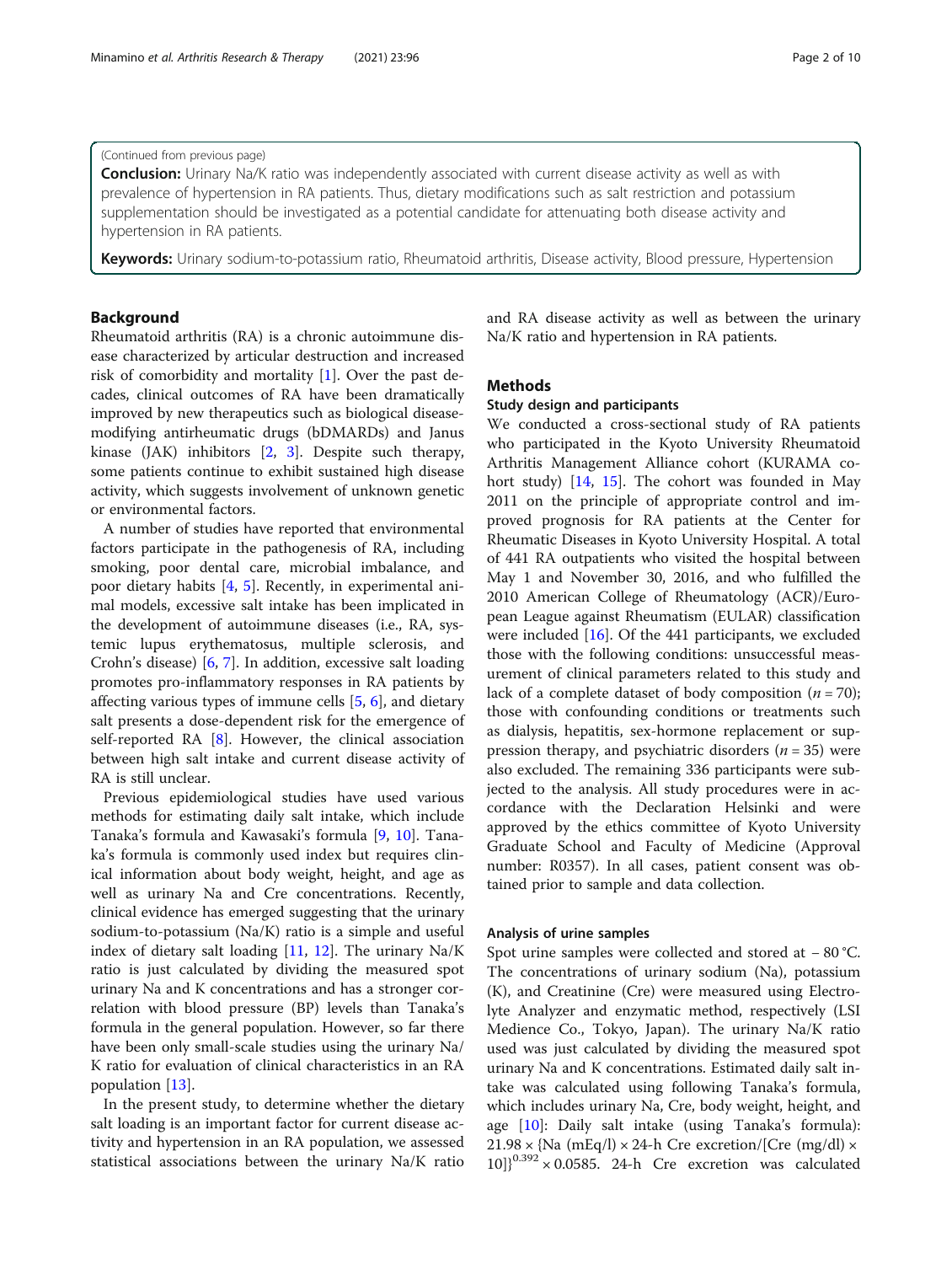using following formula: height  $(cm) \times 16.14 + body$ weight (kg)  $\times$  14.89–age $\times$  2.04–2444.45.

#### RA-related factors and other clinical parameters

Disease activity and physical disability of RA was assessed using the following parameters: the 28-Joint RA Disease Activity Score (DAS28-ESR) and the health assessment questionnaire-disability index (HAQ). The following laboratory data were also evaluated: C-reactive protein (CRP), serum Creatinine (Cre), estimated glomerular filtration (eGFR), rheumatoid factor (RF), and anti-cyclic citrullinated peptide (anti-CCP antibody). Information on current RA therapeutics including use of methotrexate (MTX), prednisolone (PSL), biological agents, nonsteroidal anti-inflammatory drugs (NSAIDs), and cyclosporin/leflunomide/tacrolimus was extracted from the medical records.

#### Definition of hypertension and its related parameters

Branchial blood pressure was measured once after a few minutes rest in the sitting position by automatic digital monitor. Using this measured value of systolic blood pressure (SBP) and diastolic BP (DBP), we defined hypertension by systolic blood pressure  $(SBP) \ge 140$ mmHg or diastolic blood pressure (DBP)  $\geq$  90 mmHg, or receiving antihypertensives which were surveyed using a self-reported questionnaire. We also collected data on hypertension-confounding factors including past history of cerebral or cardiovascular disease  $(n = 6)$  and diabetes mellitus ( $n = 29$ ).

#### Statistical analysis

To analyze tertiles stratified by urinary Na/K ratio level, a Cochran-Armitage trend test for categorical variables and a Jonckheere-Terpstra trend test for continuous variables were performed. To determine the relationship between blood pressure and urinary Na/K ratio, urinary Na/K ratio, SBP, and DBP were compared by use of Spearman's rank correlation coefficient. Multivariate analysis was used to assess the association between the prevalence of hypertension and urinary Na/K ratio. The hypertension state was classified as zero for the absence of hypertension and one as the presence of hypertension. After excluding RA patients with confounding factors including diabetes mellitus and the history of cerebral or cardiovascular disease, we performed a multivariate logistic analysis with adjustment for variables known to be associated with hypertension including sex, age, and smoking status. In addition, a sub-analysis using Fisher's exact test was performed to examine whether some of cs DMARDs (cyclosporine  $(n = 1)/$ leflunomide  $(n = 6)/$ tacrolimus  $(n = 25)$ ), NSAIDs  $(n = 150)$ , and biological agents, which may be associated with hypertension, affected the prevalence of hypertension in this study. To

assess the association between RA disease activity and urinary Na/K ratio, multiple linear regression analysis was carried out with adjustment for covariates known to be associated with disease activity including sex, age, RF, anti-CCP antibody, smoking, current therapeutics (use of MTX, PSL and biological agents), eGFR, and BMI [[17\]](#page-8-0). Because PSL use and sex difference may be confounding factors for both disease activity and urinary Na/K ratio, additional multivariate analysis that did not include PSL use or sex difference was performed. Statistical significance was determined by use of JMP 14.0.0 software (SAS Institute Inc., Cary, NC, USA) and SPSS Statistics 26 software (IBM, Armonk, NY, USA); P values < 0.05 were considered significant.

#### Results

#### Characteristics of study participants

The baseline characteristics of the 336 patients with RA are shown in Table [1.](#page-3-0) The mean age and the average RA duration were 61.8 years and 10.6 years, respectively. Compared to other reports, current RA activity measured by DAS28-ESR was generally low, possibly due to intensive treatments including biologic agents [\[18](#page-8-0)]. Indicators of salt intake including urinary Na/K ratio and estimated daily salt intake were similar compared to those in other reports [[8,](#page-8-0) [13](#page-8-0)]. MTX, biological agent, and PSL were used in 73.2%, 51.8%, and 20.8% of RA patients, respectively.

#### Comparison of characteristics in urinary Na/K ratio tertiles

To clarify the effect of the Na/K ratio on RA-related and hypertension-related factors, RA patients were stratified into tertiles by Na/K ratio, and characteristics were compared among the three groups. Under this stratification, we confirmed that urinary Na/K ratio well correlated with the estimated salt intake calculated from Tanaka's formula. As urinary Na/K ratio was increased, the prevalence of hypertension and measured value of blood pressure, both systolic and diastolic, increased (Table [2\)](#page-4-0). The current RA disease activity scores including DAS28-ESR and DAS28-CRP also increased significantly as urinary Na/K ratio increased. Age, BMI, eGFR, and the percentage of males also increased along with the Na/K ratio. Regarding RA therapeutics, as the urinary Na/K ratio increased, the percentage of MTX use decreased while the percentage of PSL use increased.

#### Urinary Na/K ratio is positively associated with measured blood pressure and prevalence of hypertension

Although urinary Na/K ratio is a well-known indicator of blood pressure levels in the general population [[11](#page-8-0), [12\]](#page-8-0), whether this is true in RA patients is not known. The relationship between urinary Na/K ratio and measured blood pressure was therefore examined in RA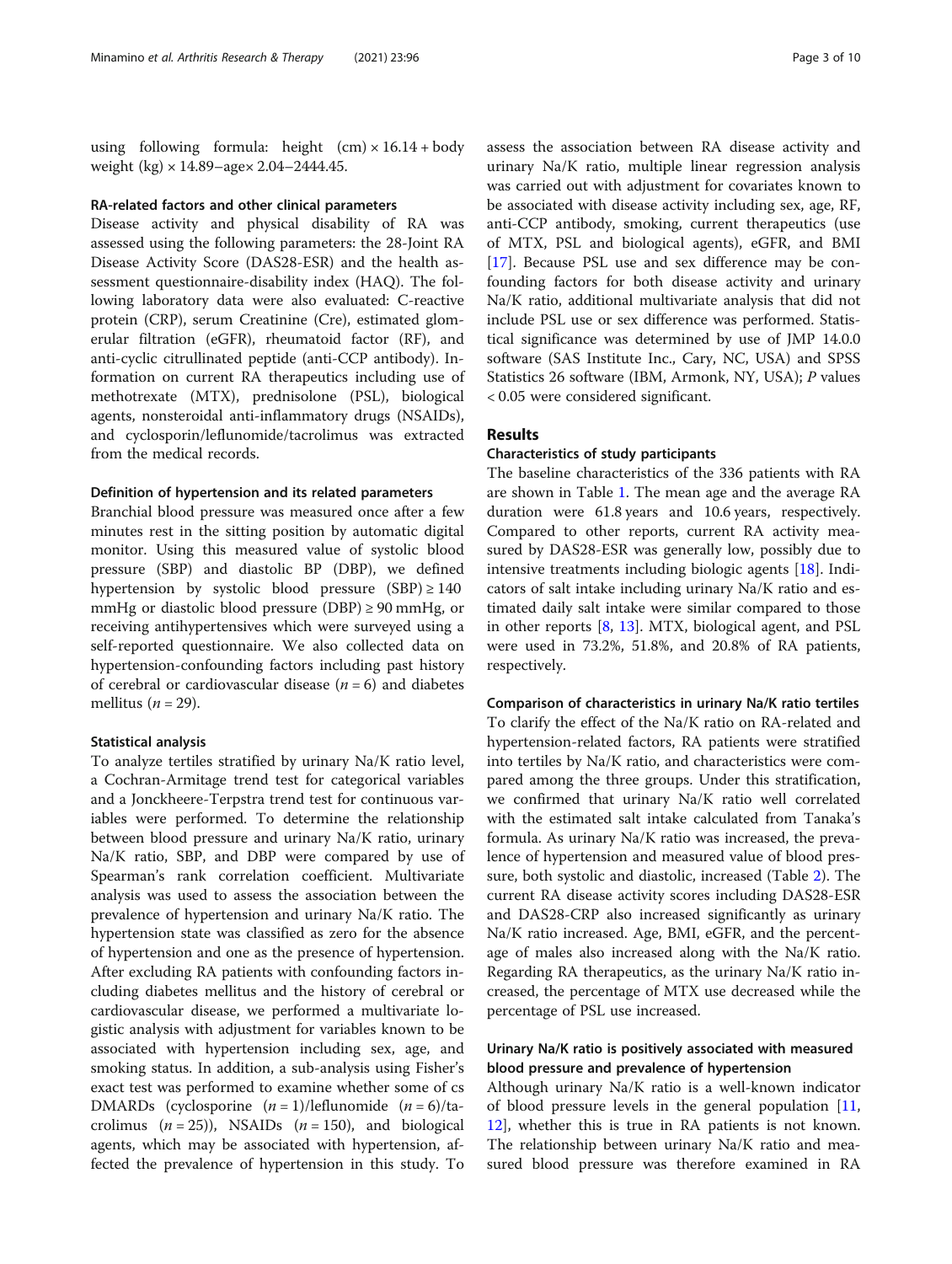<span id="page-3-0"></span>**Table 1** Clinical characteristics of study population ( $n = 336$ )

| Age, years                                | $61.8 \pm 12.0$  |
|-------------------------------------------|------------------|
| Male, n (%)                               | 57 (17.0)        |
| BMI, kg/m <sup>2</sup>                    | $22.7 \pm 3.7$   |
| Smoking status, n (%)                     | 28 (8.3)         |
| Diabetes mellitus, n (%)                  | 29 (8.6)         |
| Cerebral or cardiovascular disease, n (%) | 6(1.8)           |
| RA-related parameters                     |                  |
| Duration, years                           | $10.6 \pm 9.6$   |
| RF, IU/mL                                 | 38.5 (0-2833.6)  |
| Anti-CCP antibody, U/mL                   | 50.45 (0.6-3260) |
| CRP, mg/dL                                | $0.1(0.1-9.6)$   |
| DAS28-ESR                                 | 2.4 (0.78-7.20)  |
| HAQ score                                 | $0.25(0-2.50)$   |
| Laboratory data                           |                  |
| Serum Cre, mg/dL                          | $0.69 \pm 0.20$  |
| eGFR, ml/min/1.73m <sup>2</sup>           | $74.6 + 18.0$    |
| Blood pressure                            |                  |
| SBP (Branchial), mmHg                     | $122.9 \pm 17.4$ |
| DBP (Branchial), mmHg                     | $70.5 \pm 11.8$  |
| Hypertension, n (%)                       | 110 (32.7)       |
| Urinalysis                                |                  |
| Cre, mg/dL                                | $93.9 \pm 63.9$  |
| Na, mEq/L                                 | $102.8 \pm 51.7$ |
| K, mEq/L                                  | $49.9 \pm 29.9$  |
| Na/K ratio                                | $2.60 \pm 1.68$  |
| Estimated daily salt intake, g            | $7.80 \pm 2.20$  |
| Current RA therapeutics                   |                  |
| MTX use, n (%)                            | 246 (73.2)       |
| Other cs DMARDs use, n (%)                | 116 (34.5)       |
| Biological agent use, n (%)               | 174 (51.8)       |
| PSL use, n (%)                            | 70 (20.8)        |

Continuous variables are presented as mean (± standard deviation) and categorical variables are presented as numbers (%). Data on RA-related parameters are expressed as median (range)

Abbreviations: BMI body mass index, RF rheumatoid factor, anti-CCP antibody anti-cyclic citrullinated peptide antibody, CRP C-reactive protein, DAS28-ESR 28-joint disease activity score using erythrocyte sedimentation, HAQ health assessment questionnaire, Cre creatinine, eGFR estimated glomerular filtration, SBP systolic blood pressure, DBP diastolic blood pressure, Na sodium, K potassium, MTX methotrexate, csDMARD conventional synthetic disease modifying anti-rheumatic drugs, tsDMARD targeted synthetic DMARD, PSL prednisolone

patients. A significant positive association between urinary Na/K ratio and systolic blood pressure (rho = 0.1516,  $p = 0.0054$ ) as well as between urinary Na/K ratio and diastolic blood pressure (rho = 0.1173,  $p = 0.0316$ ) was observed. (Fig. [1](#page-5-0)a, b). Furthermore, the urinary Na/K ratio of RA patients with hypertension was higher than that of RA patients without hypertension (Fig. [1c](#page-5-0)), and multivariate logistic analysis after adjustment for sex,

age, and smoking showed an independent and positive association between urinary Na/K ratio and prevalence of hypertension in RA patients (OR 1.34, 95% CI 1.13– 1.57,  $p < 0.001$ ) (Table [3\)](#page-5-0). A sub-analysis revealed that the use of a part of cs DMARDs (cyclosporin/leflunomide/tacrolimus) (Supplementary Figure [S1](#page-7-0)A), NSAIDs (Supplementary Figure S[1B](#page-7-0)), and bio DMARDs (Supplementary Figure S[1C](#page-7-0)) were not significantly associated with the prevalence of hypertension. These findings strongly suggest that urinary Na/K ratio is an indicator of hypertension in RA patients as well as in the general population.

#### Urinary Na/K ratio is independently associated with current RA disease activity

To determine whether urinary Na/K ratio contributes to current RA disease activity, we performed multiple regression analysis with DAS28-ESR as the dependent variable. After adjustment for covariates known to be related to disease activity, urinary Na/K ratio was found to be independently and positively associated with DAS28- ESR (estimate 0.12,  $p < 0.001$ ) (Table [4](#page-6-0)). In addition, because the use of PSL and sex difference may be a confounding factor affecting both disease activity and urinary Na/K ratio [\[19\]](#page-8-0), subgroup analysis was performed to account for use of PSL and sex difference. Urinary Na/K ratio remained independently associated with DAS28-ESR in gender-separated analysis (Supplementary Table S[1\)](#page-7-0) as well as in PSL-separated analysis (Supplementary Table S[2\)](#page-7-0). These results indicate that urinary Na/K ratio is an independent indicatorassociated with current RA disease activity.

#### **Discussion**

In the present study, we show a statistical correlation between RA disease activity and urinary Na/K ratio as well as between hypertension and urinary Na/K ratio. The Na/K ratio of spot urine was positively associated with systolic and diastolic BP and was significantly associated with the prevalence of hypertension even after covariate adjustment. In addition, in multivariate analysis including RA-related factors, urinary Na/K ratio was independently correlated with current disease activity score (DAS28-ESR). These results indicate that urinary Na/K ratio reflects not only hypertension but also current disease status in RA patients.

Our finding of a statistical association between urinary Na/K ratio and hypertension in RA patients corresponds to previous findings in the general population [[11,](#page-8-0) [12](#page-8-0), [19\]](#page-8-0). Abundant evidence has recently emerged indicating that both excess sodium and potassium deficit participate in the development of hypertension [[20](#page-8-0)–[22](#page-8-0)] and that the combined effect of higher sodium and lower potassium levels on BP is greater than that of either one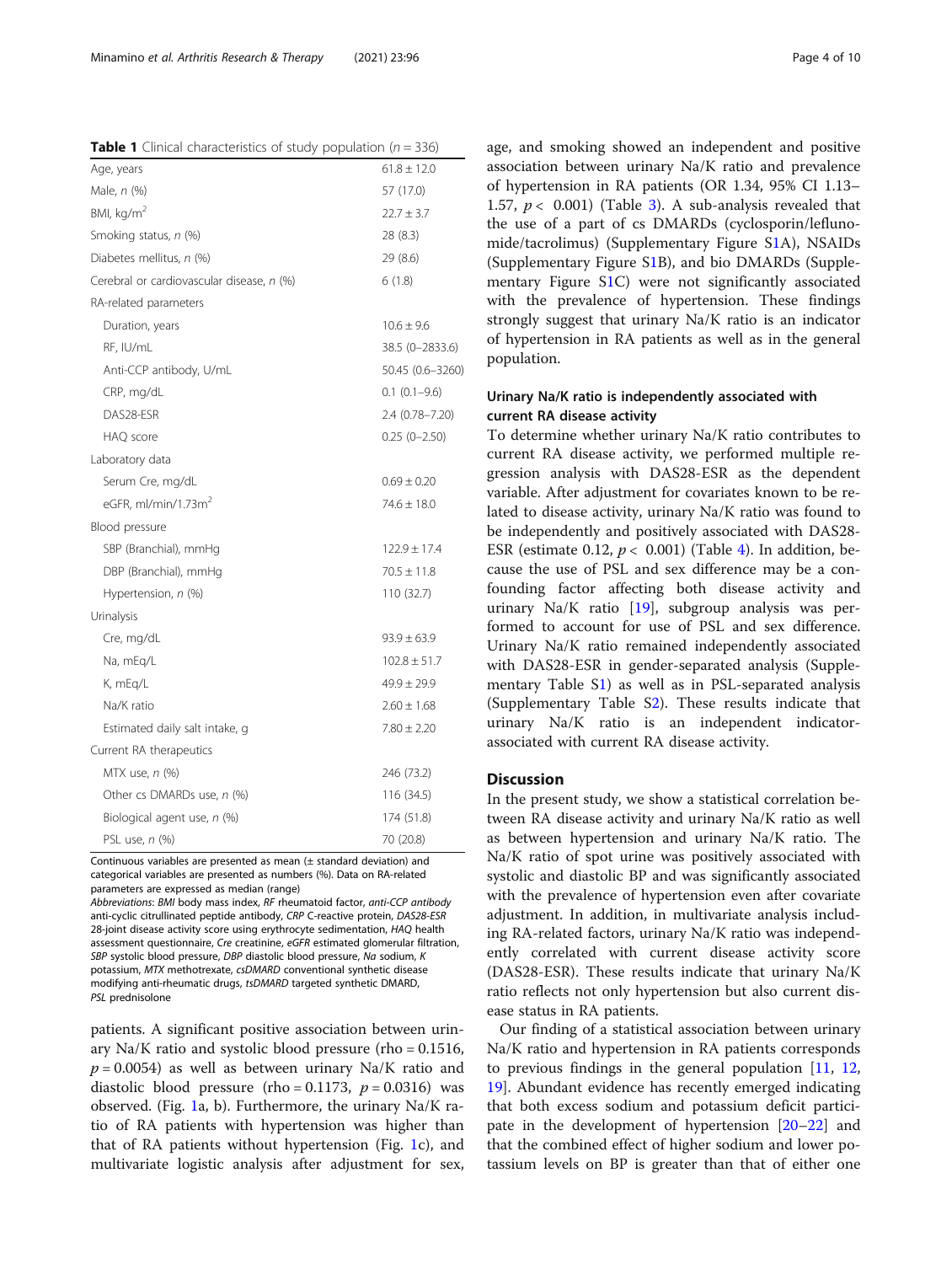| Urine Na/K ratio                   | Tertile 1         | Tertile 2         | Tertile 3         |               |
|------------------------------------|-------------------|-------------------|-------------------|---------------|
|                                    | < 1.71            |                   | 2.94 <            |               |
| $(N = 336)$                        | $n = 112$ (33.3%) | $n = 112$ (33.3%) | $n = 112$ (33.3%) | $P$ value $*$ |
| Age, year                          | $60.0 \pm 13.2$   | $62.4 \pm 11.8$   | $63.1 \pm 11.0$   | 0.143         |
| Male sex, $n$ $(\%)$               | 10 (8.92)         | 22 (19.64)        | 25(22.32)         | 0.001         |
| Body mass index, kg/m <sup>2</sup> | $22.0 \pm 3.1$    | $22.6 \pm 3.7$    | $23.4 \pm 4.1$    | 0.011         |
| Smoking habit, n (%)               | 7(6.25)           | 11 (9.82)         | 10(8.93)          | 0.547         |
| Daily salt intake (g/day)          | $6.09 \pm 1.36$   | $7.67 \pm 1.44$   | $9.66 \pm 2.04$   | < 0.001       |
| Laboratory data                    |                   |                   |                   |               |
| Serum Cre, mg/dL                   | $0.69 \pm 0.16$   | $0.72 \pm 0.27$   | $0.66 \pm 0.16$   | 0.081         |
| eGFR, ml/min/1.73 $m2$             | $72.9 \pm 18.2$   | $73.0 \pm 18.3$   | $77.8 \pm 17.2$   | 0.01          |
| CRP, mg/dL                         | $0.32 \pm 0.73$   | $0.33 \pm 0.65$   | $0.45 \pm 1.19$   | 0.46          |
| RF, IU/mL                          | $100.3 \pm 302.5$ | $142.5 \pm 279.4$ | $131.4 \pm 289.0$ | 0.246         |
| anti-CCP antibody, U/mL            | $201.8 \pm 435.8$ | $242.8 \pm 446.3$ | $223.5 \pm 444.2$ | 0.216         |
| MMP-3, ng/mL                       | $73.8 \pm 73.7$   | $93.5 \pm 86.0$   | $96.3 \pm 105.2$  | 0.302         |
| RA disease characteristics         |                   |                   |                   |               |
| Disease duration, year             | $9.66 \pm 9.62$   | $10.91 \pm 9.82$  | $11.16 \pm 9.32$  | 0.117         |
| DAS28-ESR                          | $2.40 \pm 0.83$   | $2.53 \pm 0.96$   | $2.74 \pm 1.08$   | 0.025         |
| DAS28-CRP                          | $1.92 \pm 0.73$   | $2.01 \pm 0.79$   | $2.22 \pm 1.00$   | 0.042         |
| Blood pressure                     |                   |                   |                   |               |
| SBP (Branchial), mmHg              | $120.4 \pm 16.5$  | $121.2 \pm 16.4$  | $126.9 \pm 18.5$  | 0.009         |
| DBP (Branchial), mmHg              | $69.2 \pm 10.5$   | $69.3 \pm 11.3$   | $72.9 \pm 13.1$   | 0.043         |
| Hypertension, n (%)                | 25(22.3)          | 37 (33.0)         | 48 (42.9)         | 0.0011        |
| Current RA therapeutics            |                   |                   |                   |               |
| MTX use, $n$ (%)                   | 90 (80.3)         | 80 (71.4)         | 76 (67.9)         | 0.035         |
| Biological agent use, n (%)        | 63 (56.3)         | 55 (49.1)         | 56 (50.0)         | 0.386         |
| Prednisolone use, n (%)            | 17(15.2)          | 23 (20.5)         | 30 (26.8)         | 0.04          |

#### <span id="page-4-0"></span>Table 2 Characteristics of RA patients stratified by urinary Na/K ratio

Continuous variables are presented as mean (± standard deviation) and categorical variables are presented as numbers (%). Estimated daily salt intake was calculated using Tanaka's formula

Abbreviations: RA rheumatoid arthritis, Cre creatinine, eGFR estimated glomerular filtration, RF rheumatoid factor, anti-CCP antibody anti-cyclic citrullinated peptide antibody, DAS28-ESR 28-joint disease activity score using erythrocyte sedimentation, CRP C-reactive protein, HAQ health assessment questionnaire, MTX methotrexate

\*P values are calculated using Cochran-Armitage trend test for categorical variables and Jonckheere-Terpstra trend test for continuous variables

alone [\[11,](#page-8-0) [23](#page-8-0)]. Similarly, the urinary Na/K ratio has a stronger statistical relationship with BP levels than that of either Na or K secretion alone [\[11](#page-8-0), [24\]](#page-8-0), and also associates with left ventricular hypertrophy and cardiovascular disease [[25](#page-8-0), [26\]](#page-8-0). In addition, dietary modifications that can reduce the urinary Na/K ratio are recommended as well-established nutritional therapies for hypertension, such as salt restriction and increased potassium intake (i.e., a diet rich in fruits and vegetables) [[27](#page-8-0)–[29](#page-8-0)]. Considering these findings together, the urinary Na/K ratio may be useful as an indicator of hypertension in the RA population as it is in the general population; dietary modification strategies that reduce the urinary Na/K ratio in the general population may well benefit RA patients.

We also show a significant correlation between DAS28-ESR and urinary Na/K ratio. Urinary Na/K ratio is a strong indicator of hypertension and is affected by both dietary salt and potassium as mentioned above. Recently, basic and clinical studies have reported that sodium and potassium are closely related to the immune system and RA development [\[7](#page-8-0), [8](#page-8-0), [30\]](#page-8-0). A high sodium concentration enhances differentiation of potentially pathogenic Th17 cells [\[31\]](#page-8-0), promotes pro-inflammatory macrophage polarization [[32\]](#page-8-0), and reduces antiinflammatory responses of Treg cells and M2 macrophages [[33,](#page-8-0) [34\]](#page-8-0). In animal models, mice with collageninduced arthritis (CIA) on high salt diet show severe joint inflammation that is accelerated by increased Th-17 cell differentiation [[35\]](#page-9-0). In epidemiological studies, dietary sodium has a dose-dependent relationship with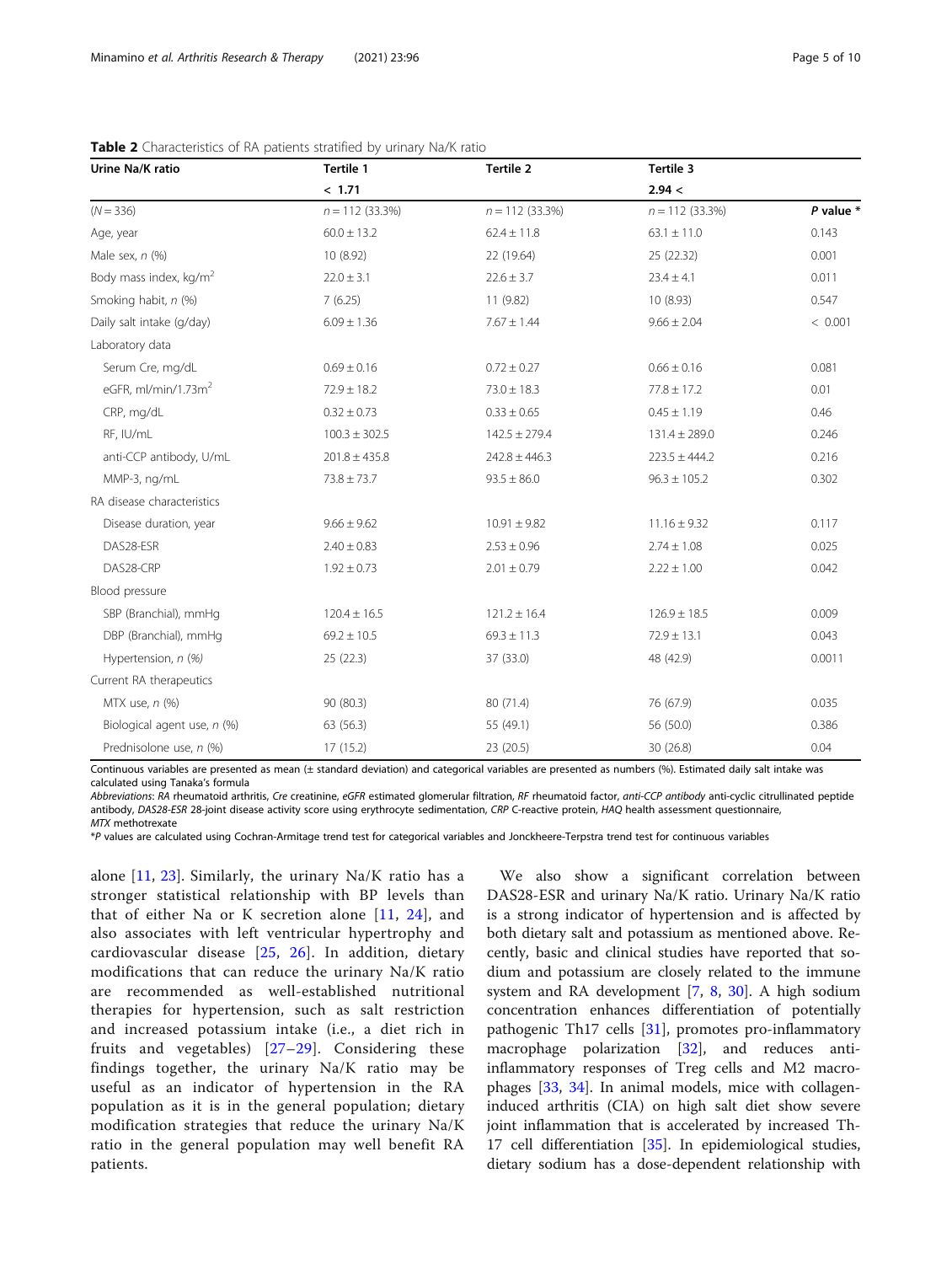<span id="page-5-0"></span>

the emergence of RA [\[8](#page-8-0)], and high salt intake combined with smoking results in increased risk for the appearance of anti-CCP antibodies [\[36](#page-9-0)]. In addition, a pilot study has shown that potassium supplementation improves joint pain in RA patients with hypokalemia [[37](#page-9-0)]. Moreover, our group has previously reported that potassium-rich ingredients such as fruits and vegetables are significantly associated with lower RA disease activity [\[38\]](#page-9-0). In summary, the urinary Na/K ratio is an independent disease activity

Table 3 Multivariate logistic analysis for the factors associated with hypertension

| OR   | 95% CI        | P value |
|------|---------------|---------|
| 1.09 | $1.08 - 1.13$ | < 0.001 |
| 1.34 | $1.13 - 1.57$ | < 0.001 |
| 1.56 | $0.70 - 3.47$ | 0.27    |
| 0.71 | $0.20 - 2.48$ | 0.59    |
|      |               |         |

Results of multivariate logistic regression regarding the presence of

hypertension in RA patients. We constructed dummy variables as follows: 0 = without hypertension and 1 = with hypertension, and logistic analysis was carried out with potential confounders including age, sex, and current smoking status

Abbreviations: RA rheumatoid arthritis, OR odds ratio

marker of RA, and increased Na intake and decreased K intake may contribute to RA pathogenesis.

In multivariate logistic analysis, other variables such as RF, anti-CCP antibody, age, sex, and PSL use were also associated with DAS28-ESR. These results are in accordance with previous reports. High titers of RF or anti-CCP antibody are well-known to be unfavorable prognostic factors in RA [[39](#page-9-0)], and female sex is independently associated with increased ESR levels in RA patients [[40\]](#page-9-0). A long-term use of PSL potentially has multiple adverse effects and is usually limited to patients with few therapeutic options or sustained high disease activity.

The present study combines a large-scale cohort data set with a simplified predictor of hypertension. Among several estimation methods of daily salt intake, sodium excretion of 24-h urinary storage is the most reliable, but is inconvenient for large-scale surveys. The Na/K ratio has recently been spotlighted as a useful indicator of salt loading, as it has a stronger association with BP levels than Tanaka's formula [[12\]](#page-8-0) and the Na/K ratio of spot urine is closely correlated with that of 24-h urine collection  $[41]$  $[41]$ . The spot urinary Na/K ratio is thus a more suitable method for large sample size investigation.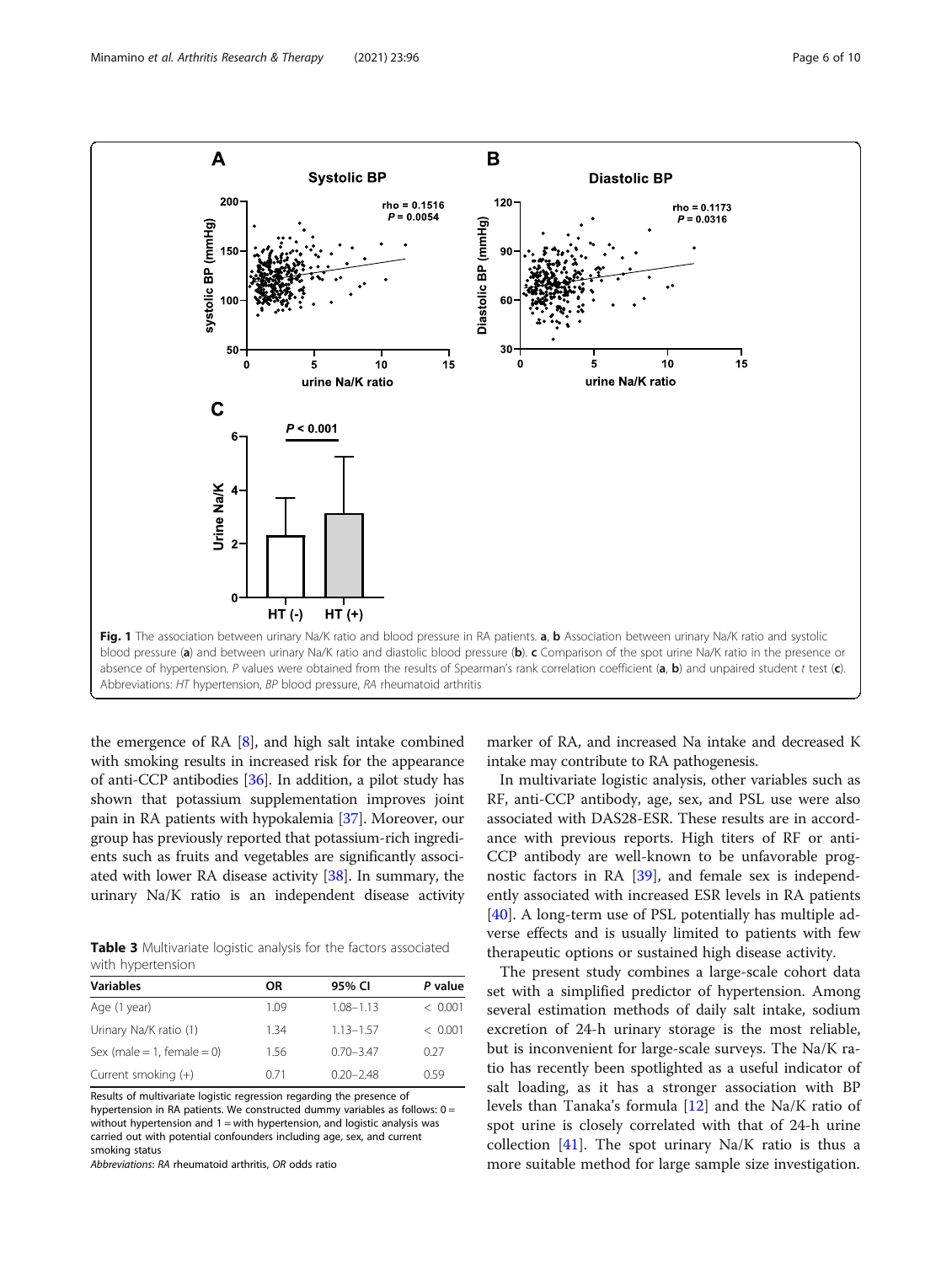| Dependent<br>variables | Independent variables               | <b>Estimates</b> | Std.<br>Error | 95%CI      |          | P value  |
|------------------------|-------------------------------------|------------------|---------------|------------|----------|----------|
|                        |                                     |                  |               | Lower      | Upper    |          |
| DAS28-ESR              | Sex (male)                          | $-0.58$          | 0.14          | $-0.85$    | $-0.31$  | < 0.0001 |
|                        | Prednisolone (+)                    | 0.48             | 0.12          | 0.23       | 0.72     | 0.0001   |
|                        | Urinary Na/K ratio                  | 0.11             | 0.030         | 0.048      | 0.170    | 0.0004   |
|                        | Age (1 year)                        | 0.0150           | 0.0046        | 0.0055     | 0.024    | 0.0016   |
|                        | RF (1 IU/mL)                        | 0.00054          | 0.00019       | 0.00017    | 0.00091  | 0.0042   |
|                        | Biological agent (+)                | $-0.23$          | 0.098         | $-0.42$    | $-0.033$ | 0.021    |
|                        | Anti-CCP antibody (10 U/mL)         | 0.00             | 0.00          | 0.00015    | 0.0048   | 0.037    |
|                        | <b>BMI</b>                          | $-0.024$         | 0.014         | $-0.050$   | 0.0029   | 0.081    |
|                        | eGFR (1 ml/min/1.73m <sup>2</sup> ) | 0.0051           | 0.0030        | $-0.00084$ | 0.011    | 0.092    |
|                        | Smoking $(+)$                       | $-0.18$          | 0.19          | $-0.54$    | 0.19     | 0.34     |
|                        | $MTX (+)$                           | $-0.0058$        | 0.12          | $-0.23$    | 0.22     | 0.96     |

<span id="page-6-0"></span>Table 4 Multivariate analysis for independent factors associated with DAS28-ESR

Results of multiple regression analysis adjusted for urinary Na/K ratio and other variables including sex, age, RF, anti-CCP antibody, smoking status, current therapeutics (the use of Methotrexate, Prednisolone, and biological agents), eGFR, and BMI

Abbreviations: DAS28-ESR 28-Joint Disease Activity Score using erythrocyte sedimentation rate, RF rheumatoid factor, anti-CCP antibody anti-cyclic citrullinated peptide antibody, BMI Body mass index, eGFR estimated glomerular filtration, MTX methotrexate, CI confidence interval

There are several limitations in the present study. Our cross-sectional study does not imply causation, and there is a possibility of reverse causality, where RA disease activity alters dietary habits resulting in increased salt intake. The long-term effect of urinary Na/K ratio on hypertension and RA disease activity is also still unknown. As for antihypertensive medications, because information on hypertension was collected by a selfreported questionnaire which only asked whether

patients received medications or not, we could not obtain antihypertensive medication including diuretics which may affect the urinary Na/K ratio. Although our multiple regression model was adjusted for variables including the presence of MTX, PSL, and biological agents, some effect of combined therapy on the relationship between urinary Na/K ratio and DAS28-ESR could not be excluded. Furthermore, the amount and sensitivity to salt intake differs by background including



ratio associated not only with an increase in the prevalence of hypertension, but also with an increase in the disease activity of RA. Nutritional interventions that reduce the urinary Na/K ratio such as salt restriction and potassium supplementation could be potential candidates for attenuating disease activity of RA as well as hypertension. Abbreviations: Na sodium, K potassium, RA rheumatoid arthritis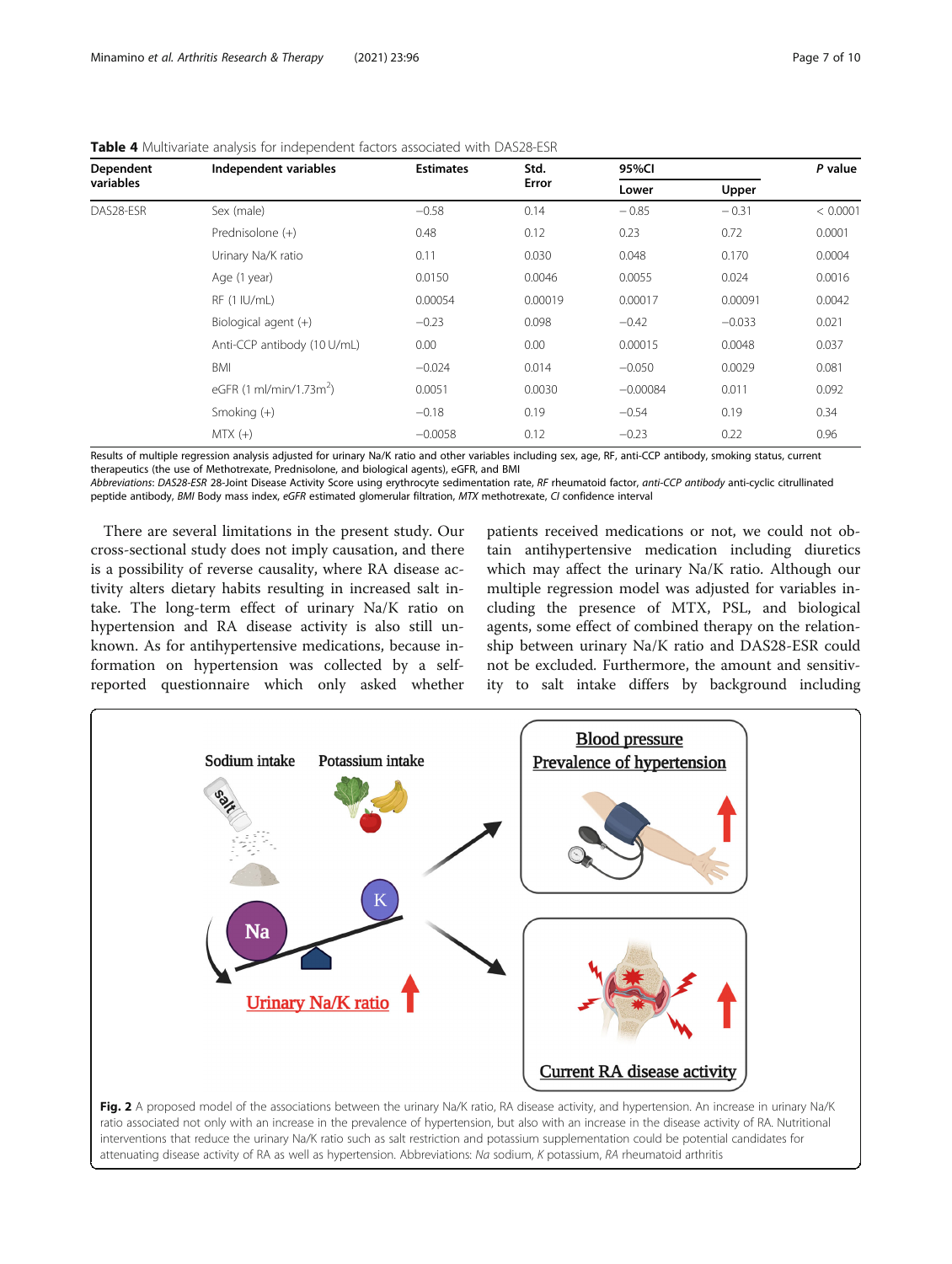<span id="page-7-0"></span>genetics and dietary habits [[28](#page-8-0)]. In addition, there could be unknown confounding ingredients or nutrients in the diet of our study population. Finally, we did not adjust for certain clinical and lifestyle factors that might affect urinary Na/K ratio such as fasting time and seasonal variation [[12](#page-8-0)].

#### Conclusions

In summary, this cross-sectional study revealed that the urinary Na/K ratio is significantly associated with RA disease activity as well as prevalence of hypertension. This result raises the possibility that the urinary Na/K ratio is an independent disease activity marker of RA, and increased Na intake and decreased K intake contribute to pathogenesis of RA as well as hypertension (Fig. [2](#page-6-0)). Thus, nutritional strategies that reduce the urinary Na/K ratio such as salt restriction and potassium supplementation may be candidates for attenuating disease activity of RA as well as hypertension.

#### Abbreviations

RA: Rheumatoid arthritis; KURAMA: Kyoto University Rheumatoid Arthritis Management Alliance cohort; Na: Sodium; K: Potassium; DAS28-ESR: 28-Joint disease activity score using erythrocyte sedimentation; BP: Blood pressure; HAQ: Health assessment questionnaire; CRP: C-reactive protein; eGFR: Estimated glomerular filtration; RF: Rheumatoid factor; Anti-CCP antibody: Anti-cyclic citrullinated peptide antibody; MTX: Methotrexate; PSL: Prednisolone; SBP: Systolic blood pressure; DBP: Diastolic blood pressure; BMI: Body mass index

#### Supplementary Information

The online version contains supplementary material available at [https://doi.](https://doi.org/10.1186/s13075-021-02479-x) [org/10.1186/s13075-021-02479-x](https://doi.org/10.1186/s13075-021-02479-x).

Additional file 1: Supplementary Table 1. Multivariate analysis for independent factors associated with DAS28-ESR by gender. Supplementary Table 2. Multivariate analysis for independent factors associated with DAS28-ESR by the use of PSL.

Additional file 2: Supplementary Figure 1. The association between the prevalence of hypertension and RA therapeutics. (A-C) Association between the prevalence of hypertension and the use of a part of cs DMARDs including cyclosporine, leflunomide and tacrolimus (A), NSAIDs (B) and bio DMARDs (C). P values were obtained from the results of Fisher's exact test. Abbreviations: RA rheumatoid arthritis, NSAIDs nonsteroidal anti-inflammatory drugs, cs DMARDs conventional synthetic disease-modifying antirheumatic drugs.

#### Acknowledgements

We are grateful to Dr. Hidetaka Miyauchi for his valuable suggestions. We thank Ms. Sumie Nakagawa for management of blood specimens. We also thank Ms. Noriko Kitayama and Ms. Maki Yoneyama for support of the patients.

#### Authors' contributions

H.M., M.H., and Y.F. are responsible for study conception and design. H.M. and M. K contributed to interpretation of the data, drafted the manuscript, and revised the manuscript. T.Y. contributed to acquisition of the data. M.H. and Y. F contributed to interpretation of the data and revised the manuscript. K.I., N.I., Y.O., M.S., W. Y, R.W., K.M.(Murakami), K.M. (Murata), K.N., M.T., H.I., K.O., S.M., N.I., and A.M. contributed to the supervision of the manuscript for intellectual content. The authors have approved the final manuscript for publication and have agreed to be personally accountable for the authors' contributions.

#### Funding

This study (KURAMA cohort study) is supported by a grant from Daiichi Sankyo Co. Ltd. The funder had no role in the design of the study, the collection or analysis of the data, the writing of the manuscript, or the decision to submit the manuscript for publication.

#### Availability of data and materials

The datasets analyzed during the current study are available from the corresponding author on reasonable request.

#### **Declarations**

#### Ethics approval and consent to participate

This study was conducted according to the Declaration of Helsinki and was approved by the ethics committee of Kyoto University Graduate School and Faculty of Medicine (Approval number: R0357). In all cases, patient consent was obtained prior to sample and data collection.

#### Consent for publication

Not applicable.

#### Competing interests

M.H., K.M. (Murata), K.N., and M.T. (Tanaka) are members of a department that is financially supported by Nagahama City, Shiga, Japan; Toyooka City, Hyogo, Japan; and five pharmaceutical companies (Tanabe-Mitsubishi, Chugai, UCB Japan, Ayumi and Asahi-Kasei). The KURAMA cohort study is supported by a grant from Daiichi Sankyo Co. Ltd. M.H. receives grants and/ or speaker fees from Bristol-Meyers, Eisai, Eli Lilly, and Tanabe Mitsubishi. K.N. received a research grant from Asahi-Kasei Pharma. H.I. receives a research grant and/or speaker fee from Bristol-Myers, Kyocera, and Asahi-Kasei. K.O. has received research grants and/or speaker's fee from Abbvie, Actelion, Asahikasei Pharma, Astellas, AYUMI, Bristol-Myers Squibb, Chugai, Daiichi-Sankyo, Eisai, Eli Lilly, GSK, Janssen, JB, Mitsubishi Tanabe, Nippon Kayaku, Nippon Shinyaku, Novartis, Sanofi, and Takeda. S.M. receives grants and/or speaker fees from Daiichi Sankyo, Asahi-Kasei, Chugai, Ayumi, and Tanabe Mitsubishi. A.M. has received speaking fees and/or research grants from Eli Lilly Japan K.K., Ono Pharmaceutical Co., Pfizer Inc., UCB Japan, AbbVie G.K., Asahi Kasei Pharma and Chugai Pharmaceutical Co. Ltd. H.M., M.K., T.Y., Y.F., K.I., N.I., Y.O., W.Y., K.M.(Murakami), H.A., and N.I. declare no conflicts of interest. The sponsors had no role in the design of the study, the collection or analysis of the data, the writing of the manuscript, or the decision to submit the manuscript for publication. The authors, their immediate families, and any research foundations with which they are affiliated have not received any financial payments or other benefits from any commercial entity related to the subject of this article.

#### Author details

<sup>1</sup>Department of Diabetes, Endocrinology and Nutrition, Graduate School of Medicine, Kyoto University, 54 Shogoin, Kawahara-cho, Sakyo-ku, Kyoto-shi, Kyoto 606-8507, Japan. <sup>2</sup> Japan Society for the Promotion of Science, 5-3-1 Kojimachi, Chiyoda-ku, Tokyo 102-0083, Japan. <sup>3</sup>Department of Rheumatology and Clinical Immunology, Graduate School of Medicine, Kyoto University, 54 Shogoin, Kawahara-cho, Sakyo-ku, Kyoto-shi, Kyoto 606-8507, Japan. <sup>4</sup> Department of Advanced Medicine for Rheumatic Diseases, Graduate School of Medicine, Kyoto University, 54 Shogoin, Kawahara-cho, Sakyo-ku, Kyoto-shi, Kyoto 606-8507, Japan. <sup>5</sup>Department of Epidemiology for Community Health and Medicine, Kyoto Prefectural University of Medicine, 465 Kajii-cho, Kamigyo-ku, Kyoto, Kyoto-shi, Kyoto 602-8566, Japan. 6 Department of Health Information Management, Kurashiki Sweet Hospital, 3542-1 Nakasho, Krashiki, Okayama 710-0016, Japan. <sup>7</sup> Department of Orthopaedic Surgery, Graduate School of Medicine, Kyoto University, 54 Shogoin, Kawahara-cho, Sakyo-ku, Kyoto-shi, Kyoto 606-8507, Japan.

## Received: 15 December 2020 Accepted: 12 March 2021

#### References

McInnes IB, Schett G. Pathogenetic insights from the treatment of rheumatoid arthritis. Lancet. 2017;389(10086):2328–37. [https://doi.org/10.101](https://doi.org/10.1016/S0140-6736(17)31472-1) [6/S0140-6736\(17\)31472-1](https://doi.org/10.1016/S0140-6736(17)31472-1).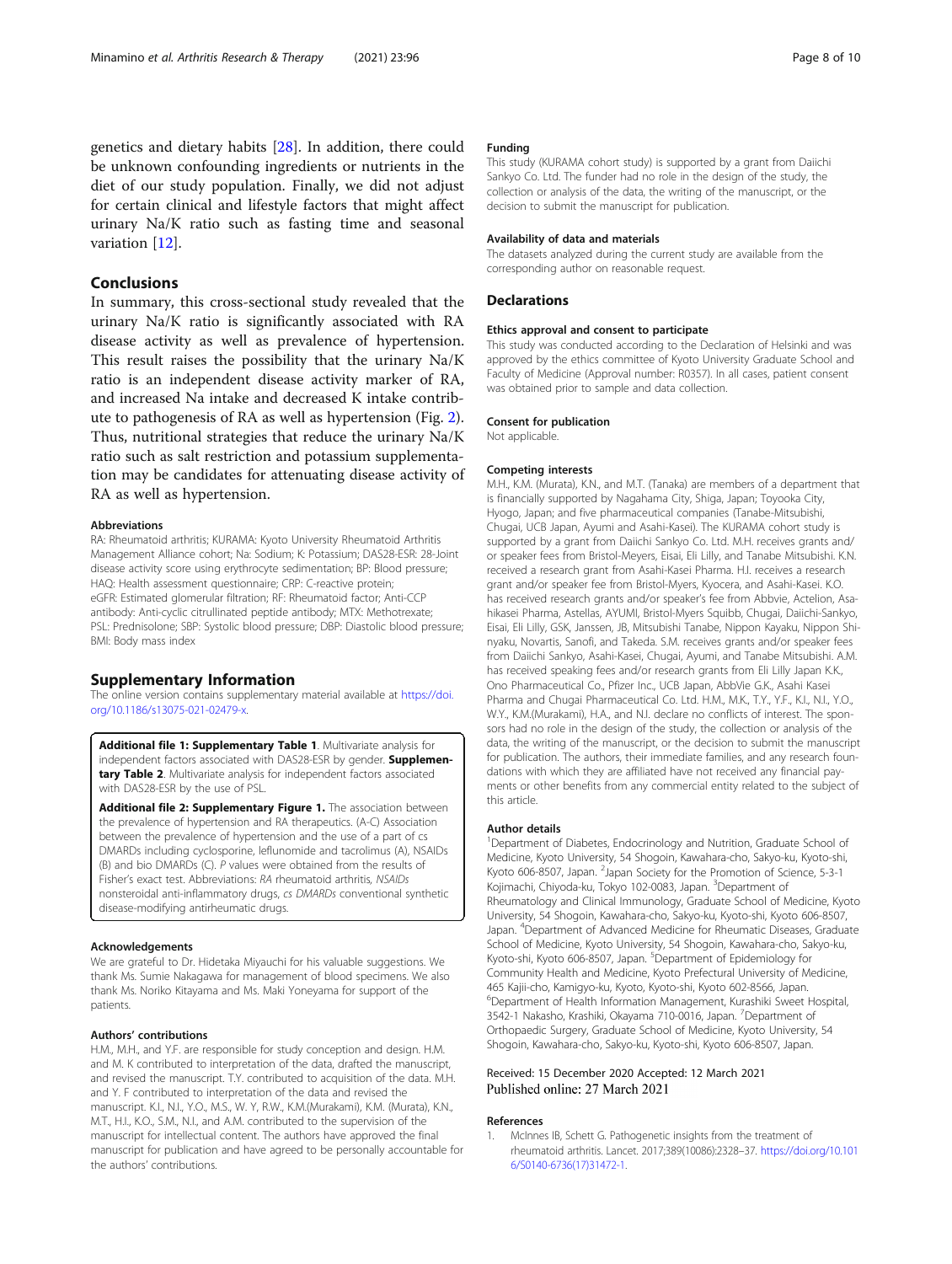- <span id="page-8-0"></span>2. Singh JA, Saag KG, Bridges SL Jr, Akl EA, Bannuru RR, Sullivan MC, Vaysbrot E, McNaughton C, Osani M, Shmerling RH, Curtis JR, Furst DE, Parks D, Kavanaugh A, O'Dell J, King C, Leong A, Matteson EL, Schousboe JT, Drevlow B, Ginsberg S, Grober J, St.Clair EW, Tindall E, Miller AS, McAlindon T. 2015 American College of Rheumatology Guideline for the treatment of rheumatoid arthritis. Arthritis Care Res (Hoboken). 2016;68(1):1–25. [https://](https://doi.org/10.1002/acr.22783) [doi.org/10.1002/acr.22783.](https://doi.org/10.1002/acr.22783)
- 3. Smolen JS, Landewe R, Bijlsma J, Burmester G, Chatzidionysiou K, Dougados M, et al. EULAR recommendations for the management of rheumatoid arthritis with synthetic and biological disease-modifying antirheumatic drugs: 2016 update. Ann Rheum Dis. 2017;76(6):960–77. [https://doi.org/1](https://doi.org/10.1136/annrheumdis-2016-210715) [0.1136/annrheumdis-2016-210715](https://doi.org/10.1136/annrheumdis-2016-210715).
- 4. Malmstrom V, Catrina AI, Klareskog L. The immunopathogenesis of seropositive rheumatoid arthritis: from triggering to targeting. Nat Rev Immunol. 2017;17(1):60–75. <https://doi.org/10.1038/nri.2016.124>.
- 5. Sharif K, Amital H, Shoenfeld Y. The role of dietary sodium in autoimmune diseases: the salty truth. Autoimmun Rev. 2018;17(11):1069–73. [https://doi.](https://doi.org/10.1016/j.autrev.2018.05.007) [org/10.1016/j.autrev.2018.05.007.](https://doi.org/10.1016/j.autrev.2018.05.007)
- 6. Muller DN, Wilck N, Haase S, Kleinewietfeld M, Linker RA. Sodium in the microenvironment regulates immune responses and tissue homeostasis. Nat Rev Immunol. 2019;19(4):243–54. <https://doi.org/10.1038/s41577-018-0113-4>.
- Scrivo R, Perricone C, Altobelli A, Castellani C, Tinti L, Conti F, et al. Dietary habits bursting into the complex pathogenesis of autoimmune diseases: the emerging role of salt from experimental and clinical studies. Nutrients. 2019;11(5):1013. [https://doi.org/10.3390/nu11051013.](https://doi.org/10.3390/nu11051013)
- 8. Salgado E, Bes-Rastrollo M, de Irala J, Carmona L, Gomez-Reino JJ. High sodium intake is associated with self-reported rheumatoid arthritis: a cross sectional and case control analysis within the SUN cohort. Medicine (Baltimore). 2015;94(37):e924.
- Kawano Y, Tsuchihashi T, Matsuura H, Ando K, Fujita T, Ueshima H, Working Group for Dietary Salt Reduction of the Japanese Society of Hypertension. Report of the working group for dietary salt reduction of the Japanese Society of Hypertension: (2) assessment of salt intake in the management of hypertension. Hypertens Res. 2007;30(10):887–93. [https://doi.org/10.1291/](https://doi.org/10.1291/hypres.30.887) [hypres.30.887.](https://doi.org/10.1291/hypres.30.887)
- 10. Tanaka T, Okamura T, Miura K, Kadowaki T, Ueshima H, Nakagawa H, Hashimoto T. A simple method to estimate populational 24-h urinary sodium and potassium excretion using a casual urine specimen. J Hum Hypertens. 2002;16(2):97–103. <https://doi.org/10.1038/sj.jhh.1001307>.
- 11. Mente A, O'Donnell MJ, Rangarajan S, McQueen MJ, Poirier P, Wielgosz A, et al. Association of urinary sodium and potassium excretion with blood pressure. N Engl J Med. 2014;371(7):601–11. [https://doi.org/10.1056/](https://doi.org/10.1056/NEJMoa1311989) [NEJMoa1311989](https://doi.org/10.1056/NEJMoa1311989).
- 12. Tabara Y, Takahashi Y, Kumagai K, Setoh K, Kawaguchi T, Takahashi M, Muraoka Y, Tsujikawa A, Gotoh N, Terao C, Yamada R, Kosugi S, Sekine A, Yoshimura N, Nakayama T, Matsuda F, Nagahama study group. Descriptive epidemiology of spot urine sodium-to-potassium ratio clarified close relationship with blood pressure level: the Nagahama study. J Hypertens. 2015;33(12):2407–13. [https://doi.org/10.1097/HJH.0000000000000734.](https://doi.org/10.1097/HJH.0000000000000734)
- 13. Carranza-Leon D, Octaria R, Ormseth MJ, Oeser A, Solus JF, Zhang Y, Okafor CR, Titze J, Michael Stein C, Chung CP. Association between urinary sodium and potassium excretion and blood pressure and inflammation in patients with rheumatoid arthritis. Clin Rheumatol. 2018;37(4):895–900. <https://doi.org/10.1007/s10067-017-3935-8>.
- 14. Minamino H, Katsushima M, Yoshida T, Hashimoto M, Fujita Y, Shirakashi M, Yamamoto W, Murakami K, Murata K, Nishitani K, Tanaka M, Ito H, Inagaki N, Matsuda S. Increased circulating adiponectin is an independent disease activity marker in patients with rheumatoid arthritis: a cross-sectional study using the KURAMA database. Plos One. 2020;15(3):e0229998. [https://doi.](https://doi.org/10.1371/journal.pone.0229998) [org/10.1371/journal.pone.0229998.](https://doi.org/10.1371/journal.pone.0229998)
- 15. Murata K, Ito H, Hashimoto M, Nishitani K, Murakami K, Tanaka M, Yamamoto W, Mimori T, Matsuda S. Elderly onset of early rheumatoid arthritis is a risk factor for bone erosions, refractory to treatment: KURAMA cohort. Int J Rheum Dis. 2019;22(6):1084–93. <https://doi.org/10.1111/1756-185X.13428>.
- 16. Aletaha D, Neogi T, Silman AJ, Funovits J, Felson DT, Bingham CO 3rd, et al. 2010 rheumatoid arthritis classification criteria: an American College of Rheumatology/European League Against Rheumatism collaborative initiative. Arthritis Rheum. 2010;62(9):2569–81. [https://doi.org/10.1002/art.27584.](https://doi.org/10.1002/art.27584)
- 17. Masdottir B, Jonsson T, Manfredsdottir V, Vikingsson A, Brekkan A, Valdimarsson H. Smoking, rheumatoid factor isotypes and severity of rheumatoid arthritis. Rheumatology (Oxford). 2000;39(11):1202–5. [https://doi.](https://doi.org/10.1093/rheumatology/39.11.1202) [org/10.1093/rheumatology/39.11.1202](https://doi.org/10.1093/rheumatology/39.11.1202).
- 18. Giles JT, Allison M, Bingham CO 3rd, Scott WM Jr, Bathon JM. Adiponectin is a mediator of the inverse association of adiposity with radiographic damage in rheumatoid arthritis. Arthritis Rheum. 2009;61(9):1248–56. [https://](https://doi.org/10.1002/art.24789) [doi.org/10.1002/art.24789.](https://doi.org/10.1002/art.24789)
- 19. Hedayati SS, Minhajuddin AT, Ijaz A, Moe OW, Elsayed EF, Reilly RF, Huang CL. Association of urinary sodium/potassium ratio with blood pressure: sex and racial differences. Clin J Am Soc Nephrol. 2012;7(2):315–22. [https://doi.](https://doi.org/10.2215/CJN.02060311) [org/10.2215/CJN.02060311](https://doi.org/10.2215/CJN.02060311).
- 20. Adrogue HJ, Madias NE. Sodium and potassium in the pathogenesis of hypertension. N Engl J Med. 2007;356(19):1966–78. [https://doi.org/10.1056/](https://doi.org/10.1056/NEJMra064486) [NEJMra064486](https://doi.org/10.1056/NEJMra064486).
- 21. Fujiwara N, Osanai T, Kamada T, Katoh T, Takahashi K, Okumura K. Study on the relationship between plasma nitrite and nitrate level and salt sensitivity in human hypertension: modulation of nitric oxide synthesis by salt intake. Circulation. 2000;101(8):856–61. <https://doi.org/10.1161/01.CIR.101.8.856>.
- 22. Whelton PK, He J, Cutler JA, Brancati FL, Appel LJ, Follmann D, Klag MJ. Effects of oral potassium on blood pressure. Meta-analysis of randomized controlled clinical trials. JAMA. 1997;277(20):1624–32. [https://doi.org/10.1](https://doi.org/10.1001/jama.1997.03540440058033) [001/jama.1997.03540440058033.](https://doi.org/10.1001/jama.1997.03540440058033)
- 23. Morris RC Jr, Sebastian A, Forman A, Tanaka M, Schmidlin O. Normotensive salt sensitivity: effects of race and dietary potassium. Hypertension. 1999; 33(1):18–23. [https://doi.org/10.1161/01.HYP.33.1.18.](https://doi.org/10.1161/01.HYP.33.1.18)
- 24. Group ICR. Intersalt: an international study of electrolyte excretion and blood pressure. Results for 24 hour urinary sodium and potassium excretion. Intersalt Cooperative Research Group BMJ. 1988;297(6644):319–328.
- 25. Cook NR, Obarzanek E, Cutler JA, Buring JE, Rexrode KM, Kumanyika SK, Appel LJ, Whelton PK, Trials of Hypertension Prevention Collaborative Research Group. Joint effects of sodium and potassium intake on subsequent cardiovascular disease: the trials of hypertension prevention follow-up study. Arch Intern Med. 2009;169(1):32–40. [https://doi.org/10.1](https://doi.org/10.1001/archinternmed.2008.523) [001/archinternmed.2008.523.](https://doi.org/10.1001/archinternmed.2008.523)
- 26. Rodriguez CJ, Bibbins-Domingo K, Jin Z, Daviglus ML, Goff DC Jr, Jacobs DR Jr. Association of sodium and potassium intake with left ventricular mass: coronary artery risk development in young adults. Hypertension. 2011;58(3): 410–6. [https://doi.org/10.1161/HYPERTENSIONAHA.110.168054.](https://doi.org/10.1161/HYPERTENSIONAHA.110.168054)
- 27. Appel LJ, Brands MW, Daniels SR, Karanja N, Elmer PJ, Sacks FM, American Heart Association. Dietary approaches to prevent and treat hypertension: a scientific statement from the American Heart Association. Hypertension. 2006;47(2):296–308. [https://doi.org/10.1161/01.HYP.0000202568.01167.B6.](https://doi.org/10.1161/01.HYP.0000202568.01167.B6)
- 28. Sacks FM, Svetkey LP, Vollmer WM, Appel LJ, Bray GA, Harsha D, Obarzanek E, Conlin PR, Miller ER, Simons-Morton DG, Karanja N, Lin PH, Aickin M, Most-Windhauser MM, Moore TJ, Proschan MA, Cutler JA. Effects on blood pressure of reduced dietary sodium and the Dietary Approaches to Stop Hypertension (DASH) diet. DASH-Sodium Collaborative Research Group. N Engl J Med. 2001; 344(1):3–10. <https://doi.org/10.1056/NEJM200101043440101>.
- 29. Whelton PK, Appel LJ, Espeland MA, Applegate WB, Ettinger WH Jr, Kostis JB, et al. Sodium reduction and weight loss in the treatment of hypertension in older persons: a randomized controlled trial of nonpharmacologic interventions in the elderly (TONE). TONE Collaborative Research Group. JAMA. 1998;279(11):839–46.
- 30. Sundstrom B, Johansson I, Rantapaa-Dahlqvist S. Interaction between dietary sodium and smoking increases the risk for rheumatoid arthritis: results from a nested case-control study. Rheumatology (Oxford). 2015;54(3): 487–93. [https://doi.org/10.1093/rheumatology/keu330.](https://doi.org/10.1093/rheumatology/keu330)
- 31. Kleinewietfeld M, Manzel A, Titze J, Kvakan H, Yosef N, Linker RA, Muller DN, Hafler DA. Sodium chloride drives autoimmune disease by the induction of pathogenic TH17 cells. Nature. 2013;496(7446):518–22. [https://doi.org/10.103](https://doi.org/10.1038/nature11868) [8/nature11868.](https://doi.org/10.1038/nature11868)
- 32. Hucke S, Eschborn M, Liebmann M, Herold M, Freise N, Engbers A, Ehling P, Meuth SG, Roth J, Kuhlmann T, Wiendl H, Klotz L. Sodium chloride promotes pro-inflammatory macrophage polarization thereby aggravating CNS autoimmunity. J Autoimmun. 2016;67:90–101. [https://doi.org/10.1016/j.](https://doi.org/10.1016/j.jaut.2015.11.001) [jaut.2015.11.001.](https://doi.org/10.1016/j.jaut.2015.11.001)
- 33. Binger KJ, Gebhardt M, Heinig M, Rintisch C, Schroeder A, Neuhofer W, Hilgers K, Manzel A, Schwartz C, Kleinewietfeld M, Voelkl J, Schatz V, Linker RA, Lang F, Voehringer D, Wright MD, Hubner N, Dechend R, Jantsch J, Titze J, Müller DN. High salt reduces the activation of IL-4- and IL-13-stimulated macrophages. J Clin Invest. 2015;125(11):4223–38. [https://doi.org/10.1172/](https://doi.org/10.1172/JCI80919) [JCI80919.](https://doi.org/10.1172/JCI80919)
- 34. Hernandez AL, Kitz A, Wu C, Lowther DE, Rodriguez DM, Vudattu N, Deng S, Herold KC, Kuchroo VK, Kleinewietfeld M, Hafler DA. Sodium chloride